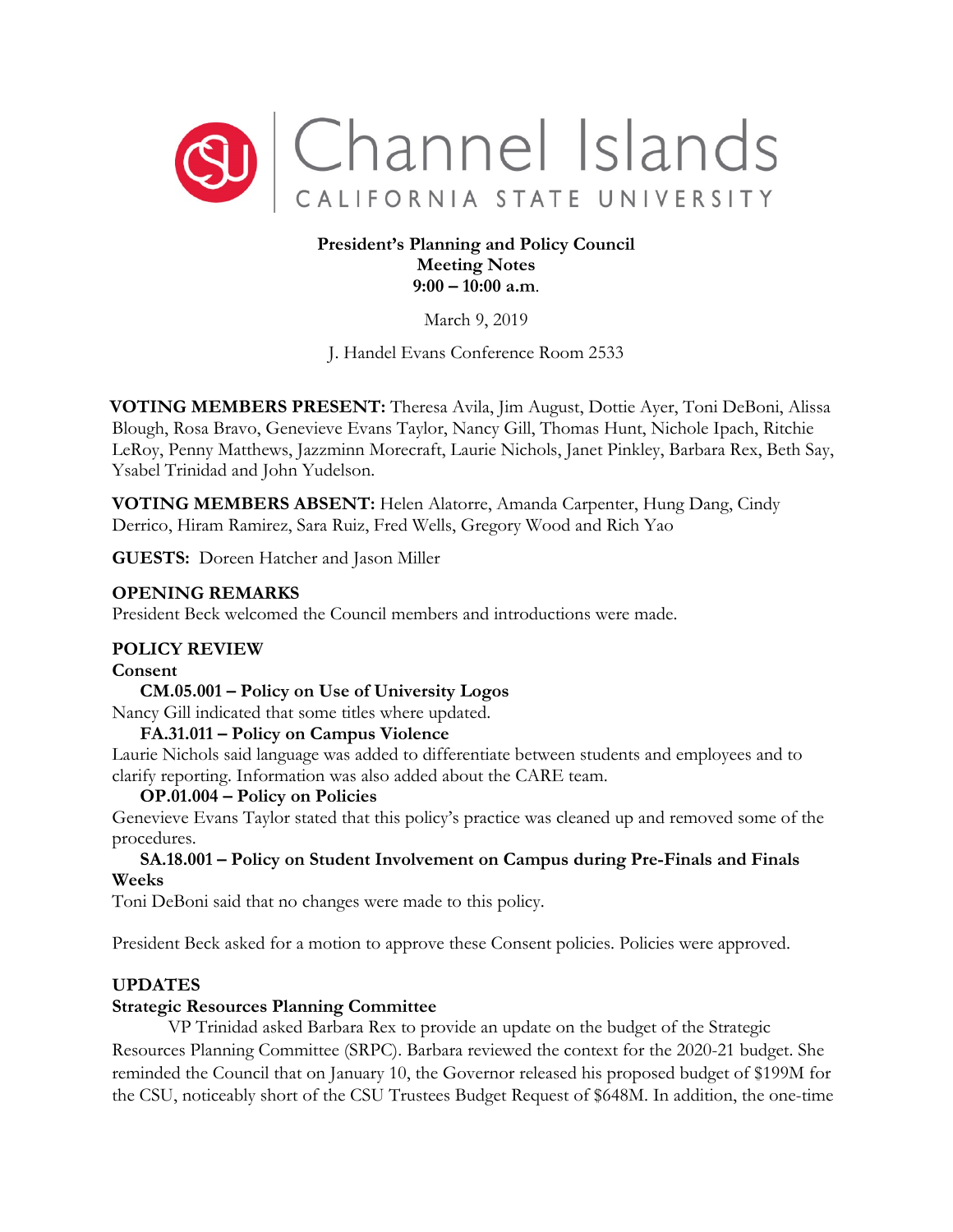request for deferred maintenance of \$500M to address a backlog in facilities within the CSU; the Governor came back with \$199M targeted towards a particular area related to extended education.

The SRPC is looking at next steps to continue to support the momentum of the CSUCI Strategic Initiatives in light of the Governor's *"Budget (that) continues to reflect the principle that maintaining a balanced budget and strong budget resiliency is non-negotiable and a necessary predicate for expanding programs, especially with the growing risks facing the state."* In May, CSUCI is looking forward to the Governor's revised budget and then, moving forward with our campus with our final allocations.

President Beck will be in Sacramento this week for Budget Advocacy and with discussions around Covid-19. The legislature is expected to advocate on our behalf but we are in a dynamic situation right now.

John Yudelson asked about the infrastructure initiative. Barbara said Proposition 13, that included money for the CSU, failed. President Beck stated some of the one-time dollars could be used for campus maintenance but, for many older campuses the issues are more pronounced.

VP Trinidad said the state was working to fill the rainy-day fund. But, with possible additional healthcare needs ahead, that may not happen. President Beck added that the one-time funds, though not specific, could possibly be used for GI2025 and enrollment growth.

# **COVID-19 Update**

President Beck reminded the Council that CSUCI's overall arching values and guiding principles are, one, health and safety, and two, making sure our students make progress in their degrees. The campus [COVID-19](https://www.csuci.edu/news/campus-updates/covid19.htm) webpage has the latest and most up to date information from the local public health agencies who manage these crises on the county level. In addition, VCE mergency is a great website to check for factual information.

President Beck stated Ventura County is well equipped and prepared to respond to this public health issues. The risk, at this point, is low and we do not have any quarantines or any evidence of community transmission. But, this is a really dynamic circumstance and can change quickly. University leadership is in frequent meetings with the [Ventura County Public Health Agency](http://www.vchca.org/) and educational partners. President Beck is on daily calls with the CSU and CA Public Health Departments.

In addition, our internal Emergency Operations Center (EOC) is prepared and activated at a very low level (as of this time). The Provost has a working group that is looking at the academic issues and Senate Executive Committee officers have been leading the charge, talking to their colleagues, trying to sort through the host of academic issues that arise in this idea of going to virtual instruction.

Regular communication to the campus started in January with the objective to make sure everyone is aware of correct information. Our [Coronavirus \(Covid-19\)](https://www.csuci.edu/news/campus-updates/covid19.htm) webpage and [VCEmergency,](https://www.vcemergency.com/) the **Centers [for Disease Control and Prevention \(CDC\)](https://www.cdc.gov/)** and the [World Health Organization \(WHO\)](https://www.who.int/) have links to accurate, up-to-date information.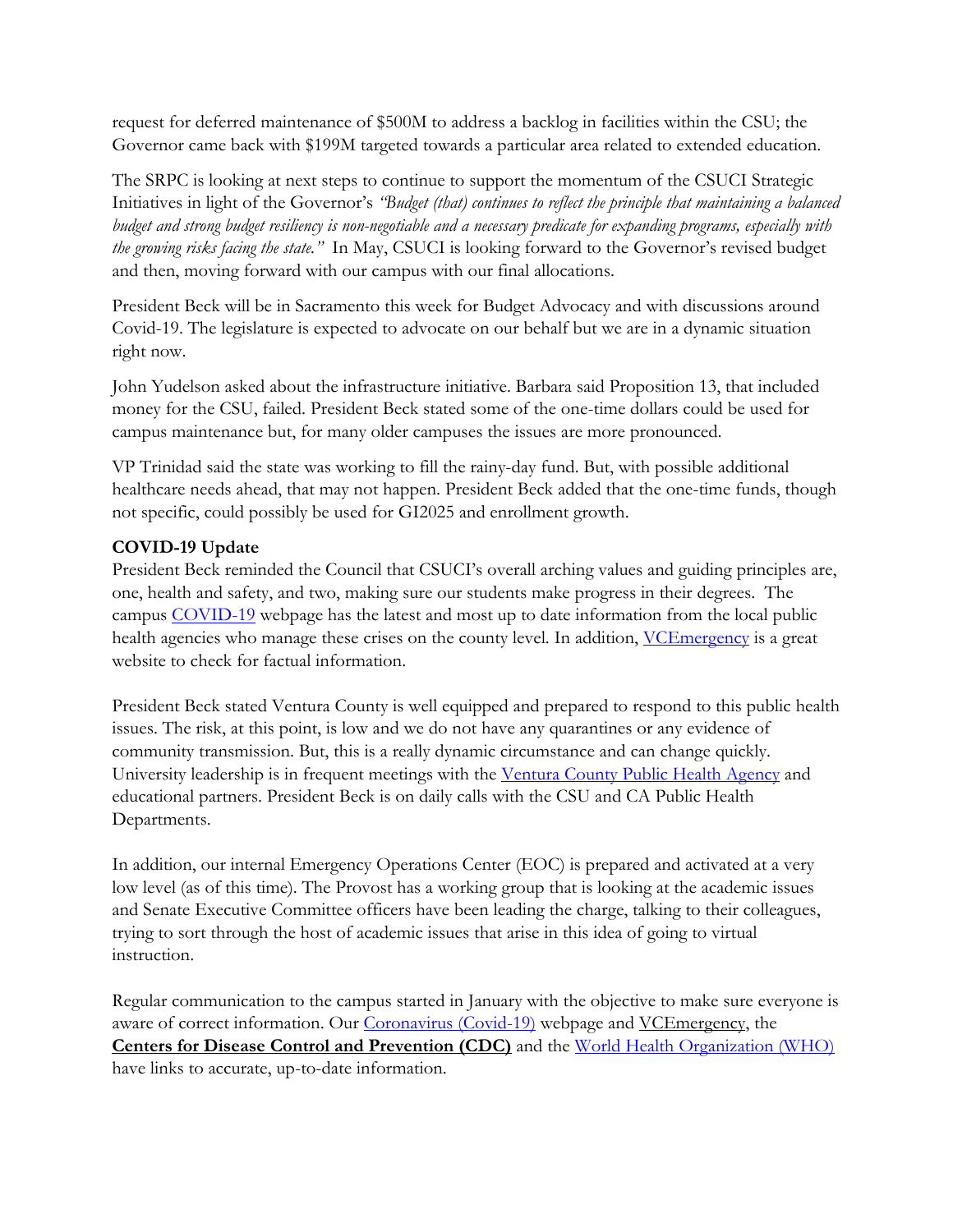President Beck reminded the Council of basic health tips and that we can control our personal behaviors. Again, the risk in Ventura County is low at this time and campus leadership, if needed, will respond appropriately if changes are needed.

John Yudelson asked if the campus Covid-19 webpage could also be posted on *Canvas*? Nancy Gill agreed to do so and also noted the top banner on the campus homepage will get people quickly to the Covid-19 webpage.

Jason Miller asked about clues to a potential community spread. President Beck answered that the local Ventura County Public Health Agency will manage any case of Covid-19 in our county. The most important thing we can do right now is to be prepared.

Jason Miller asked about the students currently studying abroad and about University 392 courses cancelled for this summer. President Beck confirmed that there has been direct contact with the students. They are returning to the US and self-isolating for 14 days before returning to campus. Emergency grants are available to make sure they have the financial ability to self-isolate. We will be checking in regularly with them. It's really scary for our students and they are really appreciative of how much care we've given.

President Beck asked if there were any other questions about the campus response? We will be constantly giving updates, we will be constantly communicating, and we will be making decisions as we go. Leadership has stepped up on every level (student leadership, faculty and staff) and thinking about how we creatively meet those two guiding principles.

Nancy Gill pointed out the information resources with direct links and encouraged everyone to read through the FAQ's that are updated regularly.

Teresa Avila asked how faculty should respond to student inquiries now without abandoning the classroom. Interim Provost Say stated a message will be going out to all faculty this afternoon where we try to give some guidance. Our basic message is to keep teaching and there are lots of ways to do that. The university will provide some help and resources for doing that. President Beck said faculty leadership is working through this with the deans and the program chairs. Most important, if a student is sick, they should not come to the University.

Jason Miller agreed that faculty needs to be flexible and communicate with chairs if there are issues. The Division of Academic Affairs Covid-19 committee notes can be found on the Senate webpage. President Beck agreed, noting resources will also be needed to ensure the continuity of the educational program.

John Yudelson expressed gratitude for working with ASI, student programs and resident assistants and concern for the younger students. President Beck stated they have worked significantly with HRE and the Dean of Students office. The study abroad issue is one example of that. We were able to get emergency grants in the hands of students when they got off a plane in LAX and that took multiple divisions working together to make sure that happened.